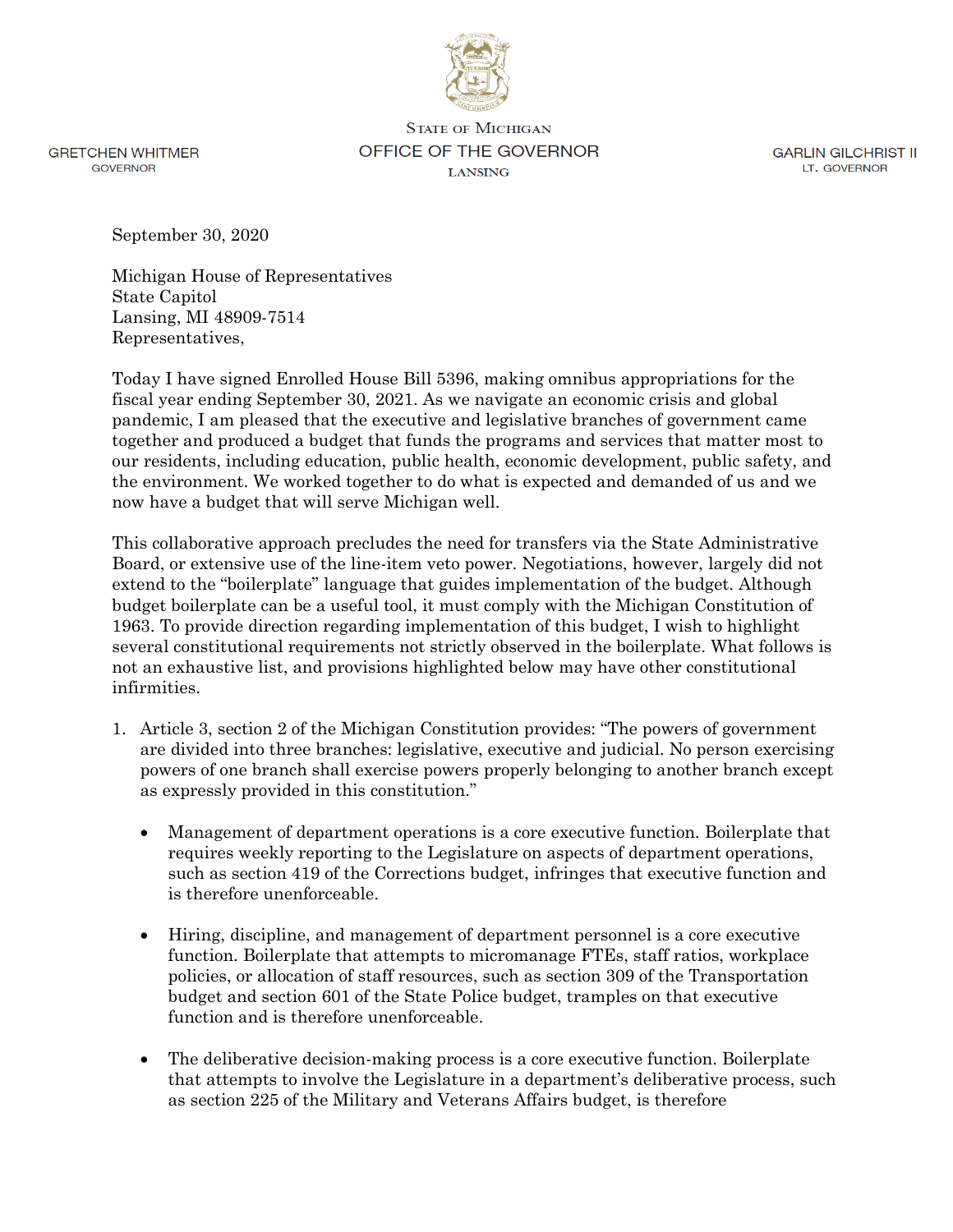

**GRETCHEN WHITMER GOVERNOR** 

**STATE OF MICHIGAN** OFFICE OF THE GOVERNOR **LANSING** 

**GARLIN GILCHRIST II** LT. GOVERNOR

unenforceable.

- 2. Article 4, section 22 of the Michigan Constitution provides: "All legislation shall be by bill and may originate in either house." Moreover, article 4, section 33 of the Michigan Constitution provides, in part: "Every bill passed by the legislature shall be presented to the governor before it becomes law . . . ."
	- Boilerplate that purports to authorize legislation other than by bill, such as section 218 of the Transportation budget, impermissibly skirts the bill requirement of section 22 and the presentment requirement of section 33 and is therefore unenforceable.
- 3. Article 4, section 24 of the Michigan Constitution provides, in part: "No law shall embrace more than one object, which shall be expressed in its title."
	- Boilerplate that merely attempts to thwart the effectiveness of collective bargaining, such as section 225 of the Health and Human Services budget, introduces a second object into the legislation and is therefore unenforceable.
	- Boilerplate that merely attempts to force a department to act within an arbitrarily short period, such as section 540 of the Health and Human Services budget, introduces a second object into the legislation and is therefore unenforceable.
	- Boilerplate that merely attempts to force a department to meet with the Legislature's preferred stakeholders, such as section 752 of the Transportation budget, introduces a second object into the legislation and is therefore unenforceable.
- 4. Article 4, section 25 of the Michigan Constitution provides: "No law shall be revised, altered or amended by reference to its title only. The section or sections of the act altered or amended shall be re-enacted and published at length."
	- Boilerplate that purports to alter the requirements of the Management and Budget Act, such as section 217 of the Licensing and Regulatory Affairs budget, impermissibly skirts the reenactment and publication requirements of section 25 and is therefore unenforceable.
	- Boilerplate that purports to restrict access to reproductive services by altering the requirements of Michigan statutes related to family planning services, such as section 1305 of the Health and Human Services budget, impermissibly skirts the reenactment and publication requirements of section 25 and is therefore unenforceable.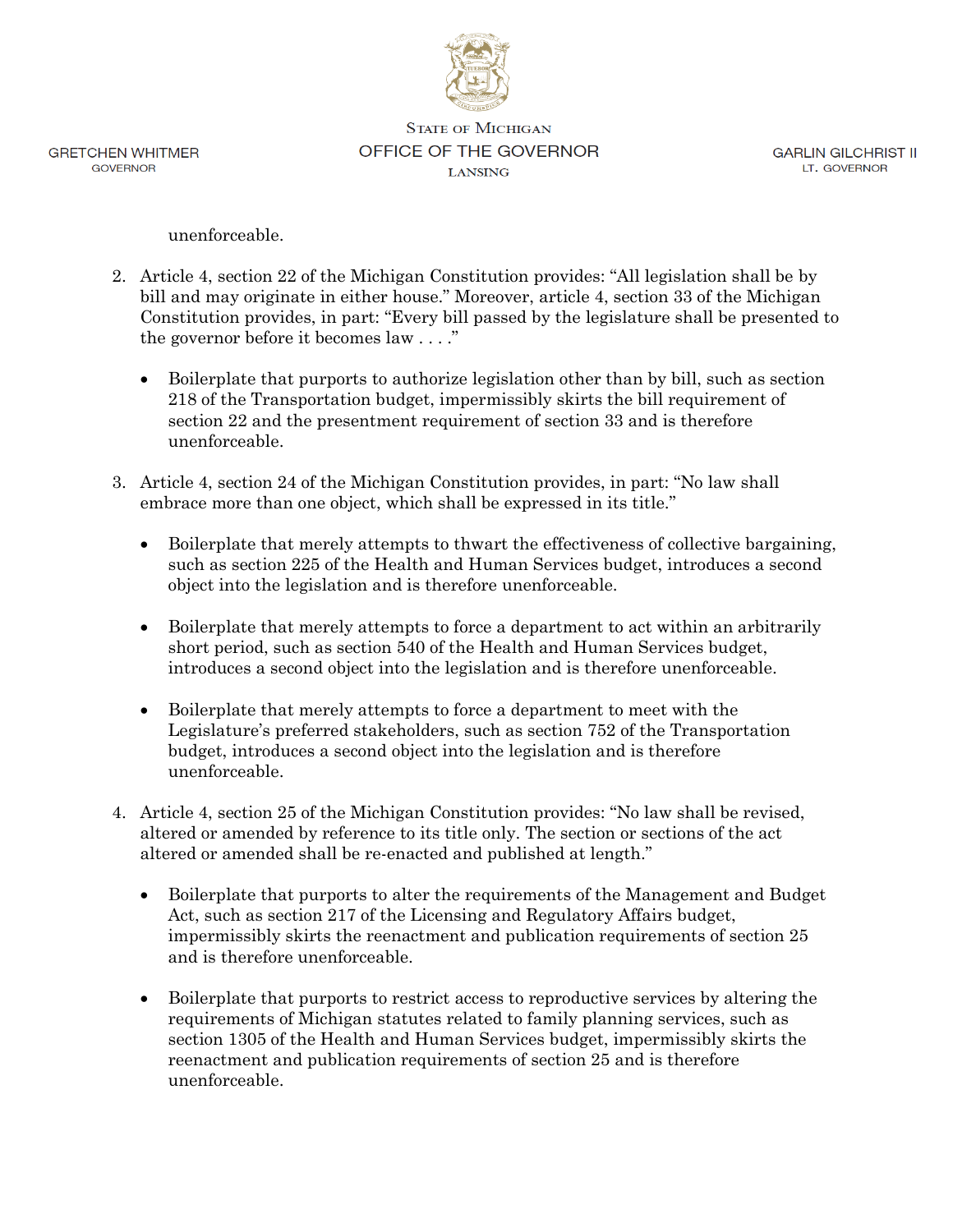

**GRETCHEN WHITMER** GOVERNOR

**STATE OF MICHIGAN** OFFICE OF THE GOVERNOR **LANSING** 

**GARLIN GILCHRIST II** LT. GOVERNOR

- Boilerplate that purports to block investment in broadband infrastructure by altering the requirements of the Michigan Strategic Fund Act, such as section 983 of the General Government budget, impermissibly skirts the reenactment and publication requirements of section 25 and is therefore unenforceable.
- Boilerplate that attempts to alter the requirements of Michigan statutes regarding who is responsible for paying for state audits, such as sections 229 and 1102 of the General Government budget, impermissibly skirts the reenactment and publication requirements of section 25 and is therefore unenforceable.
- 5. Article 4, section 53 of the Michigan Constitution provides: "[The Auditor General] shall be assigned no duties other than those specified in this section."
	- Boilerplate that attempts to assign new duties to the Auditor General, such as section 306 of the Transportation budget (requiring a "risk-based" approach), is unenforceable.
- 6. Article 5, section 28 of the Michigan Constitution provides, in part: "There is hereby established a state transportation commission, which shall establish policy for the state transportation department transportation programs and facilities, and such other public works of the state, as provided by law."
	- Boilerplate that attempts to dictate spending priorities reserved to the State Transportation Commission, such as section 386 of the Transportation budget, is unenforceable.
- 7. Finally, those provisions of this bill that express merely the intent, advice, preferences, or wishes of the Legislature do not impose conditions upon appropriations and are nonbinding.

Thank you for your attention to these matters.

Sincerely,

Autoben Window

Gretchen Whitmer Governor

cc: Michigan Senate The Honorable Jocelyn Benson